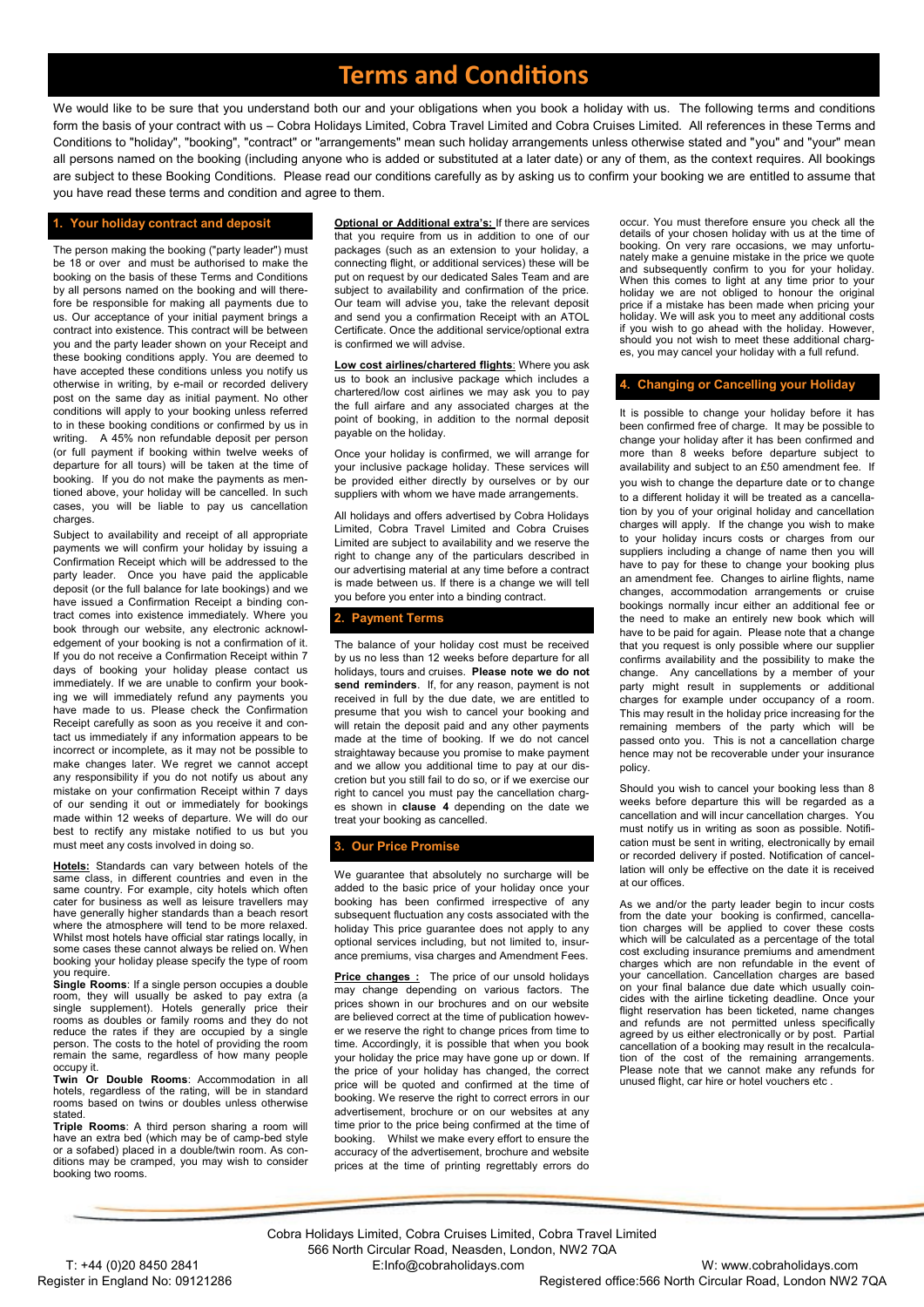# **Terms and Conditions**

### **Cancellation Charges for all Holidays**

| Period before scheduled departure<br>date where notice of cancellation<br>is received by us | If you cancel your holiday,<br>cancellation charge shown<br>as a % of holiday price |
|---------------------------------------------------------------------------------------------|-------------------------------------------------------------------------------------|
| More than 56 days before departure                                                          | Loss of Deposit only                                                                |
| 56 - 29 days                                                                                | 50% of holiday price                                                                |
| 28 - 15 days                                                                                | 75% of holiday price                                                                |
| 14 - 6 davs                                                                                 | 90% of holiday price                                                                |
| Day of Departure - 5 days                                                                   | 100% of holiday price                                                               |

### **5. If we change or cancel your holiday**

The planning of the holidays we advertise start months in advance and occasionally we have to make changes and to correct errors both before and after booking have been confirmed.

In certain circumstances we may have to cancel confirmed booking and we reserve the right to do so at any time. Most changes we make are minor but occasionally we have to make a significant change. Below are examples of significant changes made before you go on holiday.

- A change in the time you are due to leave the UK or the time you are due to come back to the UK after your holiday of more than 12 hours.
- A change of UK airport from the one you were due to fly to or from, except where the change is between London airports (Heathrow, Gatwick, Stansted, London City or Luton) or where the new airport is within 50 miles of the original airport.
- A change of the hotels you were due to stay in, if the proposed accommodation is in a different city and more than 15 miles from the original accommodation.
- A change of your accommodation so that you have to stay somewhere of a lower standard than the accommodation you originally booked for a significant part of your holiday.
- A change of cabin accommodation to a significantly lesser grade.
- Where you are taking a tour, a significant change to the itinerary where the itinerary has to be changed by more than 50%.

All changes which are not significant are treated as minor changes and therefore there is no right to cancel or to claim compensation. A change of air or sea port as a significant change where coach transfers between a UK town and the relevant air/sea port are included in the holiday is not classified as a significant change. A change of flight from direct to indirect is not classified as a significant change. A reversal of itinerary is not classified as a significant change. Very occasionally there is insufficient demand for a particular holiday. At any time up to the balance due date, we reserve the right to cancel the holiday and offer you an alternative choice of options (b) or (c). No compensation or refund of any expenses you have incurred will be payable in these circumstances. We will not cancel your holiday after the balance due date unless we are forced to do so as a result of circumstances outside our control (force majeure) as defined below or where you have failed to comply with any requirement of these Terms and Conditions entitling us to cancel such as paying on time.

If we have to make a significant change or cancel, we will tell you as soon as possible and will offer you the choice of one of the following three options; (a) You may accept the change (for significant changes).

b) Alternatively, we may be able to offer you an alternative holiday of equivalent value (subject to availability) for which you will not be asked to pay any more than the cost of the original holiday. If you do not wish to accept the alternative holiday we

specifically offer you, you may purchase any of our available holidays, paying any extra or receiving a refund as applicable, in respect of any price difference.

(c) You may cancel your holiday/accept the cancellation in which case you will receive a full refund of all monies you have paid to us.

The above options are not available where any change made is a minor. If we have to make a significant change or cancel before departure, we will where compensation is appropriate, pay you the compensation payments set out in the table below depending on the circumstances, subject to the following exceptions listed below.

Compensation will not be payable and no liability beyond offering the above mentioned choices can be accepted where we are forced to make a change or cancel as a result of unusual or unforeseeable circumstances beyond our control, the consequences of which we could not have avoided with all due care or we have to cancel because the minimum number of bookings necessary for us to operate your holiday has not been reached (see above). No compensation will be payable and the above options will not be offered where you have failed to comply with any requirement of these Booking Conditions entitling us to cancel. No compensation is payable for minor changes.

| Period before departure a<br>significant change or<br>cancellation is notified to you | <b>Compensation per</b><br>person<br>(excluding infants) |
|---------------------------------------------------------------------------------------|----------------------------------------------------------|
| More than 42 days                                                                     | <b>NIL</b>                                               |
| 29 - 42 days                                                                          | £10                                                      |
| 15 - 28 days                                                                          | £20                                                      |
| $0 - 14$ days                                                                         |                                                          |

Very rarely, we may be forced to change or terminate your holiday after departure but before the scheduled end of your time away due to force majeure\*. When unexpected events such as extreme weather, civil strife or other force majeure events occur, we may be required to act to protect the safety of our customers. This may require us to make substantial alterations to an itinerary, or in extreme cases make urgent arrangements to repatriate customers to the United Kingdom or another safe destination. This is extremely unlikely but if this situation does occur, we regret we will be unable to make any refunds (unless we obtain any refunds from our suppliers), pay you any compensation or meet any costs or expenses incurred by you as a result. If, after departure, we are unable to provide a significant proportion of the services we had agreed to provide as part of our contract with you, we will do our very best to make suitable alternative arrangements which have not been provided. If we cannot do so or you refuse to accept these for good reasons, we will arrange to fly you back to your UK departure airport (if the arrangements we agreed to provide included flights) or to transport you to the point our contracted services commenced (if elsewhere than your hotel) as soon as we reasonably can.

#### **Force Majeure**

**Except where otherwise expressly stated in these** Conditions, we regret we cannot accept liability or pay any compensation where the performance or prompt performance of our obligations is prevented or affected by, or you otherwise suffer any damage or loss as a result of force majeure. In these Conditions, 'force majeure' means any event which we or the supplier of the service(s) in question could not, even with all due care, foresee or avoid. Such events may include (whether actual or threatened) war, riot,

civil strife, terrorist activity, industrial dispute, natural or nuclear disaster, technical problems with transport, closure of airports, ports or airspace, changes of schedules by airlines, adverse weather conditions, epidemics, health risks and pandemics, fire, closed or congested airports or ports and all similar events outside our control or the control of our suppliers. In addition, for the safety of all passengers on a cruise holiday, the crew, our employees and suppliers, the ship or other transport or third parties, we reserve the right to cancel, postpone, curtail or alter (without prior notice) your cruise or holiday, in whole or part, in the event of threatened force majeure.

### **Foreign Office Advice**

The Foreign and Commonwealth Office publishes regularly updated travel information relating to all destinations on its website https:// www.gov.uk/ foreign-travel-advice which you are recommended to view before your departure. This includes important advice regarding destination safety.

### **Improper behaviour**

While you are at any airport, port or any mode of transportation, whilst on holiday you must not behave in an improper manner, which gives offence to others or creates the risk of injury or damage to property. In the event that this occurs you may be prevented from travelling or evicted from your hotel, at the discretion of the transportation company, Airline or the Hotel Manager. Should this happen we will have no liability to you including any return travel arrangements and we will not give you a refund of any portion of the cost of your holiday. If we incur expenses as a result of your behaviour, you will be obliged to compensate us or the supplier for that expense.

### **Flight timings**

Flight departures times are provided by the airlines however these times can be influence by various factors including air traffic control and weather conditions. In these cases there is no guarantee that flights will depart at the times shown on the tickets you receive and for such delays we cannot have any liability to you. Please refer to your travel insurance, which may cover you for travel delay.

#### **Changing your holiday due to Covid-19**

We will not be responsible for any refunds, compen-sation, costs, expenses or other losses of any kind incurred by you (including, where applicable, the cost of medical treatment), in the following circumstances:

a) If you, or anyone in your booking party, test positive for Covid-19 and have to quarantine for a period of time, or are notified or otherwise become aware that you have, or suspect you may have, come into close contact with someone who has tested positive for Covid-19 (or where they otherwise suspect they may have Covid-19) and have to self-isolate for a period of time.

If this happens within 14 days of your departure date, you must contact us as you may no longer be able to travel. We will offer you the following options where possible and subject to availability:

i) Postponing your holiday to a later date. We will notify you of any impact on the price the postponement may have (please note that you may have to pay full cancellation charges on some elements of your holiday, such as the flight, as well any increase in cost imposed by other suppliers); ii) Cancelling your holiday, in which case our stand-

ard cancellation charges will apply as at the date of cancellation by you. You may be able to claim these costs back from your travel insurance provider. If this happens whilst you are on your holiday, please notify us without delay and we will provide such reasonable assistance as we can in the circumstances. However, we will not be responsible for covering the cost of any curtailment of your holiday, missed transport arrangements, additional accommodation required, or other associated costs incurred by you. You must ensure you have travel insurance which covers these costs.

b) You fail any tests, checks or other measures imposed by a supplier, airline, port or airport, border

Cobra Holidays Limited, Cobra Cruises Limited, Cobra Travel Limited 566 North Circular Road, Neasden, London, NW2 7QA

T: +44 (0)20 8450 2841 E:Info@cobraholidays.com W: www.cobraholidays.com Register in England No: 09121286 **Registered office:566 North Circular Road, London NW2 7QA**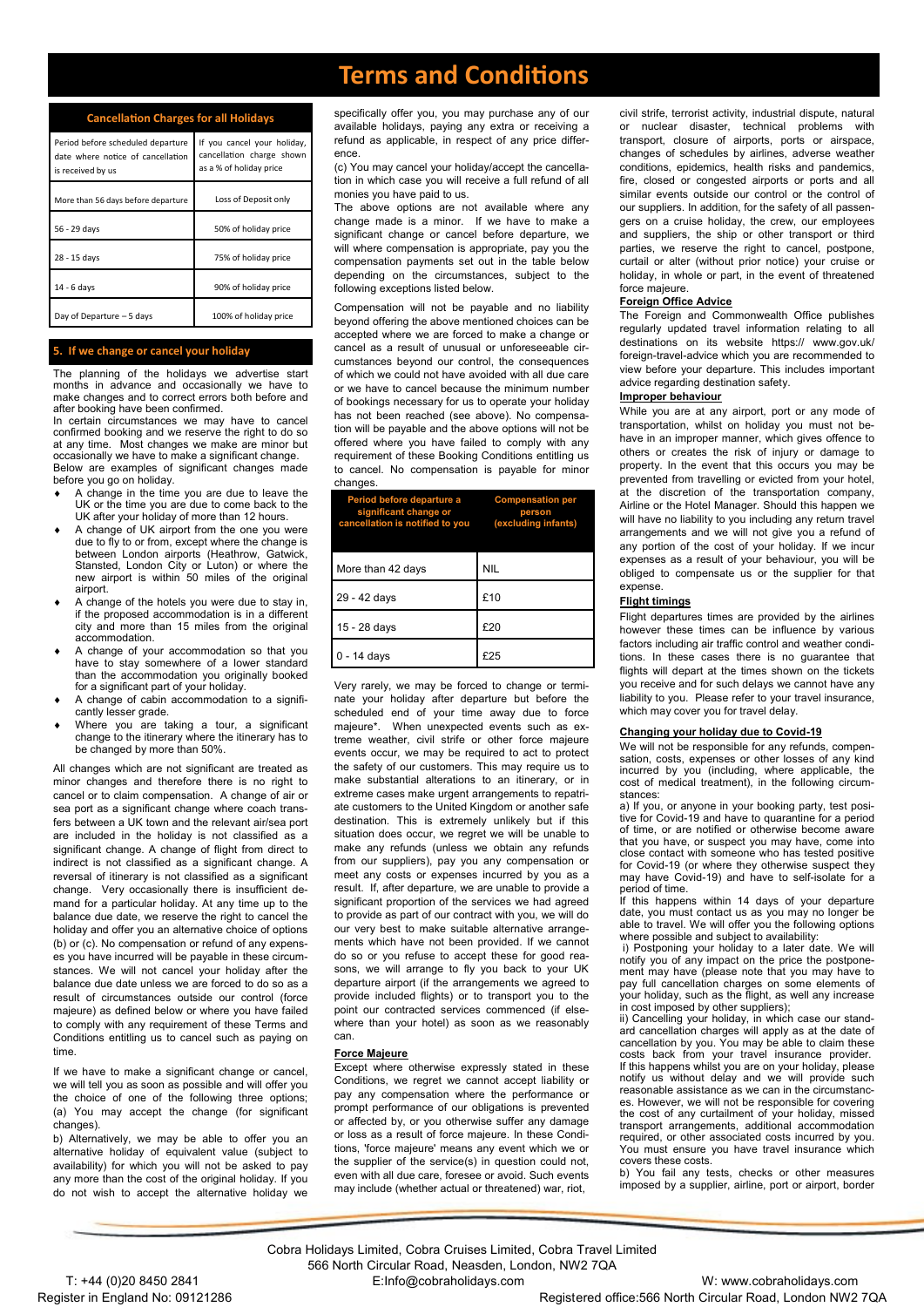# **Terms and Conditions**

control authority or other government body or local authority or fail to submit for testing or assessment when requested to do so, and as such you are denied entry to board the flight, entry to the destination, access to the services or you are otherwise unable to proceed with the holiday, or that portion of the holiday.

You are responsible for complying with any official guidance from governments or local authorities, both in the UK and whilst on your holiday. You also acknowledge that the suppliers providing your holiday, including airlines, hotels and excursion providers, will need to comply with national and/or local guidance and requirements relating to Covid-19, and have implemented certain measures as a result. This will likely include specific requirements regarding personal protective equipment, such as use of facemasks by staff (and you may be required to wear a face-mask as well), social distancing, maximum number restrictions on the use of certain facilities, designated alternative entrance and exit routes. mandatory hand sanitisation, limited entertainment options and limited food/drink availability. We do not expect these measures to have a significant impact on your enjoyment of the holiday and all measures will be taken with the purpose of securing your safety and that of those around you.

### **6. Our responsibility for your holiday**

We promise to make sure that the holiday arrangements we have agreed to provide, as part of our contract with you are made with reasonable skill and care.

We will not be responsible for any injury, illness, death, loss (including loss of enjoyment and possessions), damage, expense, cost or claim of any description whatsoever which results from any of the following: - the act(s) and/or omission(s) of the person(s) affected or any member(s) of their party; or the act(s) and/or omission(s) of a third party not connected with the provision of your holiday and which were unforeseeable or unavoidable; or 'force majeure' events where we or our suppliers, even with all due diligence could not foresee.

Please note, we cannot accept responsibility for any services which do not form part of our contract. This includes, for example, any additional services or facilities which your hotel or any other supplier agrees to provide for you which are not advertised in our brochure or website and we have not agreed to arrange them as part of our contract and any excur-<br>sion or activities you purchase. Additionally we sion or activities you purchase. Additionally we cannot accept liability for any losses or expenses connected with any business including self employed loss of earnings.

We will not be responsible for excursions or other tours that you may choose to book or pay for whilst you are on holiday which are not part of your pack-age holiday provided by us. For any excursion or tours that you book other than with us, your contract will be with the operator of the excursion and not with us. We are not responsible for the provision of the excursion or for anything that happens during the course of its provision by the operator.

Please note that claims for damaged or delayed baggage for all airlines are subject to proof of value and loss. Claims must be made in writing to the carrier concerned within 21 days and for missing items from baggage within 7 days. It is your responsibility to comply with these time limits by notifying the airline concerned. Difficulties may arise for cruise and tour customers if your baggage is delayed by the airline and there are difficulties with this catching up with you en-route. We will try to assist you in these circumstances but liability for any delayed baggage is the responsibility of the airline concerned. You may therefore wish to consider insuring for the possibility of such unfortunate events, being careful to note any limitations, exclusions and re-<br>strictions contained in insurance policies.  $insurance$ 

We recognise that things can go wrong and you do have rights under your contract if this happens. These rights depend upon the conditions set out above and below, what has actually gone wrong and

whether or not you have suffered any personal injury. We do not accept any liability for disappointment, which you may feel as a result of unrealistic expectations. (a) Your rights for damage which is not death, personal injury or illness. Should any part of your holiday arrangements not be as described in advertising material or any subsequent written amendments or not be of a reasonable standard, we accept responsibility and we will pay you reasonable compensation; unless there has been no fault on our part or that of our agents or suppliers and the cause of the problem could not have been foreseen or avoided by us or our agents or suppliers even if all due care has been exercised. If everything has gone wrong and you have obtained no enjoyment whatsoever from your holiday we will refund the cost of your holiday and any directly attributable expenses. This is the maximum at our discretion, taking into account all relevant circumstances. (b) Your rights in the case of death, personal injury or illness (arising out of an activity forming part of your holiday arrangements booked with us). In such cases we will accept responsibility except to the extent there has been no fault on our part or the part of our agents or suppliers could have foreseen or avoided even with the cise of all due care. Where the cause is the act(s) or omission(s) of our agents or suppliers our acceptance of liability is subject to you assigning to us your rights against them and to your co-operation with us in any legal action we take against them. (c) Your rights in the case of death, personal injury or illness (arising out of any activity which does not form part of your holiday arrangements booked with us). In such cases we will offer general assistance. This includes advice, guidance and, at our discretion, financial assistance as appropriate up to a limit of £500 (per booking form) to enable you or your legal representative to take legal action against the person responsible for your death, personal injury or illness,(on condition that this sum is repaid to us out of any sum recovered from the person responsible). (d) In all cases, where you suffer a loss in the course of air travel, rail travel, sea travel or hotel accommodation we limit our liability to compensate you in accordance with the provisions of, respectively, the Warsaw Convention as amended by the Hague Protocol 1955, the 1961 Berne Convention, the 1974 Athens Convention and the 1962 Paris Convention. Other than as set out above, we have no liability for death, personal injury or illness.

### **7. If you have a Complaint**

In the unlikely event that you feel dissatisfied with any aspect of your holiday we ask you to bring this to the attention of our Tour Manager or representative at the time so that we can try a resolve the matter right away. If you have a complaint about any of the services or facilities which make up your holiday, you have a duty to tell the actual supplier of those services or facilities as soon as possible if you remain dissatisfied, you must write to us within 7 days of return from your holiday. Any complaint concerning your holiday will be dealt with carefully and fairly by our staff. If you do not follow this procedure we will not have the opportunity to investigate and rectify your complaint and may refuse to entertain your claim. Once your complaint has been fully investigated in accordance with this procedure we will inform you of the outcome. Where your contract is with the airline, another ATOL holder or other third party, we will pass your communication to the principal who will provide you with a response directly.

### **8. Travel Insurance**

We recommend adequate travel insurance to be essential for all holidays outside the UK. It is therefore a condition of booking that you are adequately insured when travelling abroad. When you purchase a policy, you must ensure that it offers cover which is comprehensive and covers cancellation for the total value of the holiday, delay or curtailment, medical charges and repatriation costs. Please read your policy details carefully and take them with you on holiday. It is your responsibility to ensure that the insurance cover you purchase is adequate for your particular needs including cover for any optional excursions / activities that you may have booked or are considering to book on holiday.

### **9. Special Request, Medical Conditions, Fitness to travel and Disabilities**

If you have any special requests such as adjacent rooms, room location, rooms near lifts, twin or double bedded rooms, amenities, special dietary requirements etc, you must advise these at the time of booking. We are happy to pass your request on to the hotel, airline or other supplier but cannot guarantee that it will be accommodated. Special dietary requirements can be requested on scheduled flights, although we cannot guarantee that your requests will be met, we will certainly pass on your requests to the supplier concerned. Failure to meet any special request will not be a breach of contract. Confirmation that a special request has been noted or passed on to supplier or the inclusion of the special request on your confirmation Receipt or any other documentation is not confirmation that the request will be met. Unless and until specifically confirmed, all special requests are subject to availability. Conditional bookings cannot be accepted i.e. any booking which is specified to be conditional on the fulfilment of a particular request. All such bookings will be treated as "standard" bookings subject to the above provisions on special requests. If you have any medical condition or disability or suffer from reduced mobility which may affect your arrangements or any special requirements as a result of any medical condition, disability or reduced mobility (including any which affect the booking process), please tell us before you confirm your booking so that we can assist you in considering the suitability of the arrangements and/ or making the booking. In any event, you must give us full details in writing at the time of booking and whenever any change in the condition or disability or your mobility occurs. You must also promptly advise us if any medical condition or disability which may affect your travel arrangements develops after your booking has been confirmed. Whilst we will endeavour to make reasonable adjustments to the holiday itself, sometimes this may not be possible. We regret that we cannot provide individual assistance to a passenger for walking, dining, pushing their wheelchair, getting on and off motor coaches or other transportation vehicles or other personal needs. Therefore, passengers who need such assistance, or passengers with disabilities or special needs must be accompanied by a companion capable of providing all assistance required. Step-free access to hotels, restaurants, coaches and attractions may not be present. Many of our itineraries include sightseeing tours which may involve walking for medium to long periods of time and over uneven surfaces. Steps may also feature, either as part of a tour or within your accommodation. Different modes of transport, such as jeep and safari vehicles, sampans and rickshaws may also be used. If step-free access is paramount to the successful completion of your tour, it is strongly recommended that you consult our sales team before making a booking. We have to rely upon your honesty about your medical condition and cannot advise you properly if we are unaware of this. Please contact our sales Team and we can arrange to advise you of the pre-travel medical clearance that you should clarify with your doctor. We will assume, unless you inform us otherwise, that you are in a good state of health both physically and mentally, to participate in the holiday. If you do not tell us about any disability. It is your responsibility to tell us before you book whether you have any special requirements, limited mobility or medical conditions that might affect your ability to take part on our holidays. A reasonable level of fitness is required for our holidays as some walking will be involved.

Cobra Holidays Limited, Cobra Cruises Limited, Cobra Travel Limited 566 North Circular Road, Neasden, London, NW2 7QA T: +44 (0)20 8450 2841 E:Info@cobraholidays.com W: www.cobraholidays.com

Register in England No: 09121286 **Registered office:566 North Circular Road, London NW2 7QA**